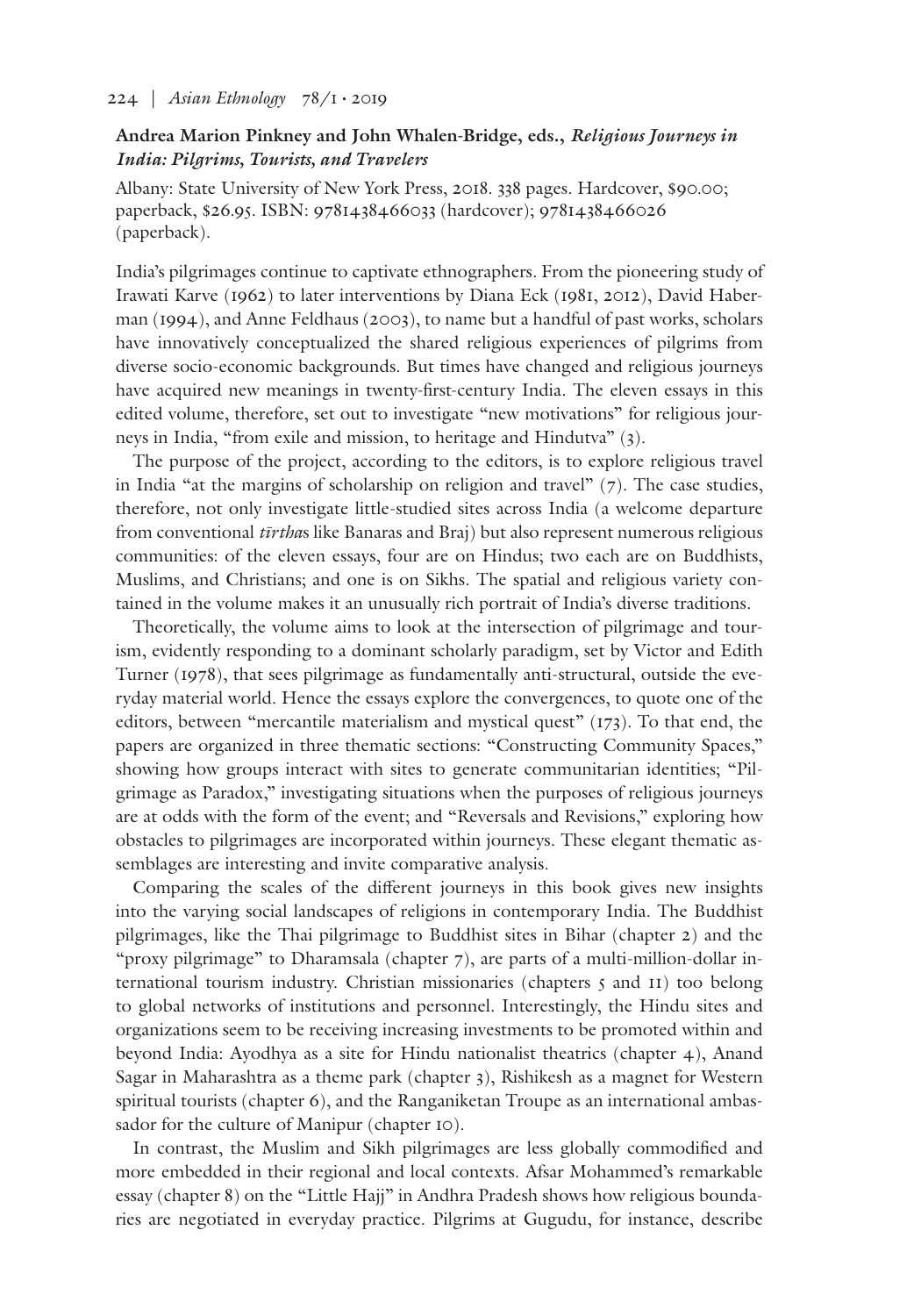their ritual as "*ziyāratu darśanam*," combining the Persian word for pilgrimage with the Sanskrit word for auspicious sighting (203). Carla Bellamy's compelling reading of the competing myths of Hussain Tikri in Jaora (chapter 1) shows the complex processes linking religious space and communitarian identity. Similarly, Andrea Marion Pinkney (chapter 10) provides a revealing account of the role of dust in Sikh theology and ritual practice (231). These essays are distinguished by their insightful analysis of actors' categories to describe their religious journeys.

The emphasis on emic concepts is a key contribution of the volume. The authors and editors regularly ground their analysis on the phenomenology of words and phrases used by travelers to narrate their experiences. The richness of this collection of case studies, however, has potential for broader comparative questions. Comparing the patronage, audience, and social bases of Hindu and Buddhist journeys with Muslim and Sikh ones, for instance, can reveal social affinities and fissures in contemporary India.

In fact, the project would have been much stronger had the essays taken a more critical view of the political-economic context of religious journeys. With the exceptions of Bellamy's analysis of the politics of memory and Dibyesh Anand's account of Hindutva in Ayodhya, the essays are curiously silent regarding the politics of religious travel and space-making. The silence is especially baffling in the two essays on Christian missionaries (chapters  $\zeta$  and  $\zeta$ ), which do not engage with the growing critical literature on colonialism and the politics of conversion. Attention to political history would have also avoided factual errors: the missionary hub Serampore was a Danish colony and not a Dutch protectorate (128).

In the other essays too, discussions of key analytical issues, like the economics of tourism (81–83) and the commercialization of heritage (265–70) are, at best, desultory. This conceptual confusion is prominent in Alex Norman's essay, which describes Rishikesh as a "spiritual marketplace" only to mean, alas, a "marketplace of ideas," while the ethnographic evidence unmistakably points also toward the blatant commodification of spirituality for a global market (149). For a volume that foregrounds the materialist aspects of pilgrimage, the lack of a critical understanding of key questions of political economy is a conspicuous omission.

Both tourism and pilgrimage are, after all, far from being apolitical. The packaging of pilgrimages as international tourist destinations, funding of certain sites (and defunding of others), and the consumption of tourist sites by the middle and upper classes have all been fundamentally shaped by recent political-economic developments in India. This is not to say that pilgrimage is determined by economy, but to emphasize that motivations for religious journeys cannot be adequately understood without due attention to the broader material contexts of societies. While the book's rich array of ethnographic case studies will be of great interest to specialists as well as casual readers, a more critical analysis of the political economy of religious travel would have given the project its due analytical depth.

## **REFERENCES**

Eck, Diana L. 1981. "India's 'Tīrthas': 'Crossings' in Sacred Geography." *History of Religions* 20 (4): 323–44.

<sup>———. 2012.</sup> *India: A Sacred Geography*. New York: Harmony Books.

Feldhaus, Anne. 2003. *Connected Places: Region, Pilgrimage, and Geographical Imagination in India*. New York: Palgrave Macmillan.